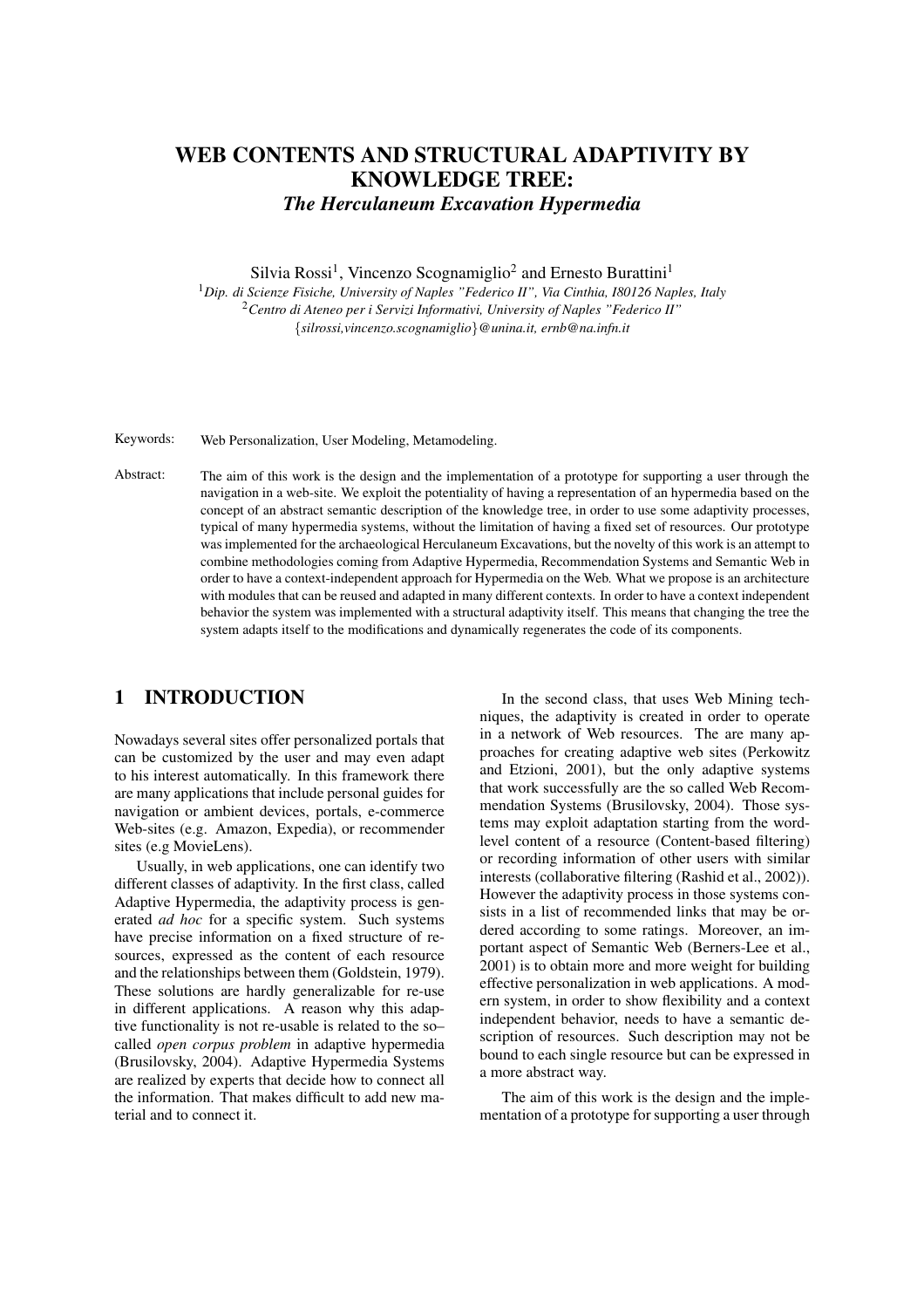the navigation in a web-site. The adaptivity process is obtained without asking any information to the user that has to interact with the system as a common web-site. Our prototype was implemented for the archaeological Herculaneum Excavations<sup>1</sup> (Sec.2), but the novelty of this work is the attempt to combine methodologies coming from Adaptive Hypermedia, Recommendation Systems and Semantic Web in order to have a context-independent approach that manages Hypermedia on the web. WyW06 – (Whatever) Web You Want – was born as general purpose adaptive system based on user modelling that can be used as an information system on a huge set of data, but in his evolution it becomes different from a classic adaptive system, getting much powerful functionalities typical of recommendation systems. In Sec.2.1 we will introduce our way to represent the knowledge of a hypermedia, based on semantic description of the knowledge tree, while the representation of resources and of user models will be described in Sec.2.2 and Sec.2.3. In Sec.2.4 and Sec.3 we will introduce the adaptivity process in WyW06 and we will describe how the system works.

## 2 THE HERCULANEUM EXCAVATIONS HYPERMEDIA

The Herculaneum Excavations Hypermedia comes from a stand-alone system by our research group (Burattini et al., 1999). Herculaneum, as Pompeii, was destroyed in A.D. 79 the 24th August by heavy shower of lava from the Vesuvius volcano. The knowledge base contains many information including historical data and mythological tales, excavation reports, description of recovered buildings and objects, painting and so on. This information comes under the form of texts, videos, images, contemporary and old maps. The knowledge was appropriately linked – following the experts' suggestions – and the results of this analysis have been summarized in a tree where single chunks of knowledge are identified (see Sec.2.1). A root node represents one of the main points of view from which the knowledge on Herculaneum Excavations may be explored and subnodes show the ways in which such knowledge may expanded. This first implementation has shown that, even when a great amount of information is managed, the system can be used only from a narrow class of domain expert users since it is unable to adapt its information to different kinds of users. The current system, realized as a web site, is intended for users whose

<sup>1</sup>http://www.ercolano.unina.it

profiles can be different, such as archaeologists, historians, onlookers or just tourists.

## 2.1 A Semantic Representation of the Knowledge Tree

One of the main reasons for the not re-usability of many adaptive system is the so-called open corpus problem. First of all, we have to remark that each adaptive hypermedia, as any hypermedia system, has to make some assumptions about documents and their relationships in a document space. Many of the adaptive applications work on a fixed set of documents that are defined and linked at design time. The process of adding a resource in the system always requires the agency of domain experts and makes more complex the maintenance of the system.

What we propose is an architecture that is context independent and has modules that can be reused and adapted. Our system has no *a priori* knowledge of the web contents, but is able to manage a high level representation defined on this set. The only requirement we impose is that the resources are expressed using some semantic annotation (see Sec.2.2) and that exists a high level representation in terms of a knowledge tree. Web pages or, more generally, any hypermedia content, are generated dynamically starting from those two representations. When the system has to organize the data in order to provide a chunk of information, or to create a web page, it collects the appropriate contents from the database.

In order to clarify this point we have to make a distinction among the concept of *resource class* and the concept of *resource instance*. A content element in the database represents a resource instance. For example, in the case of the Herculaneum Excavation, a resource instance may be the "excavation report" of a particular building or the "description of a fresco". Another example of a resource instance in a different context, such as travel recommendation systems, may be the information of a specific hotel. Such instance gets the semantic description of its class.

A resource class specifies a set of resource instances that have similar semantic properties (see Fig. 1(d)). All the resource classes are semantically interconnected in order to represent the knowledge tree. For example, in the case of the Herculaneum Excavation, the abstract class *building* is connected to the class *graffiti* in the sense that a building may have graffiti. Another example concerning travel recommendation system may be the abstract class *town* connected to the class *hotels*, to the class *tours*, and so on.

At this point we claim that this type of abstract knowledge representation can be easily used in many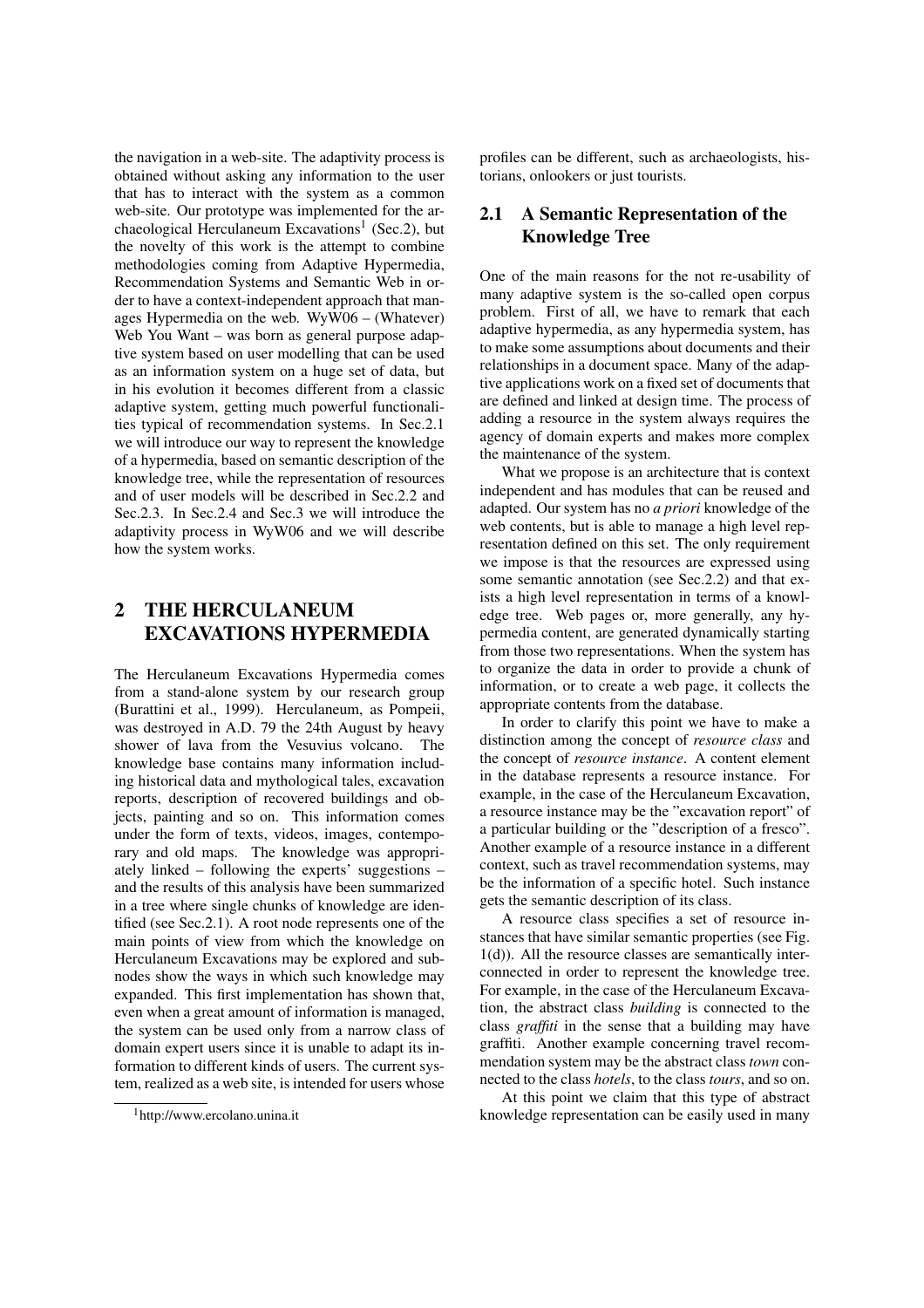

Figure 1: (a) Virtual relationships generated by a knowledge tree that is inserted in the database;

(b) To an instantiated tree corresponds a subset of resources; (c) To a single resource corresponds a node in one or more instantiated tree;

(d) To more resources in the database may correspond the same node in the knowledge tree.

web applications. For example any recommendation system may be enhanced by the use of this semantic structure. Those systems, in fact, already have, in an implicit way, a semantic representation of how the global knowledge has to be organized and proposed. The knowledge tree defines in an explicit way also the resources and so the contents that we want to personalize and adapt to the user (see Fig.1). For instance some of the nodes that are the leaves of the tree represent a more specific and technical content that can be hidden for a user that is not an expert in the field. Starting from the description of the knowledge tree the system can make a search on the database and can make different instances of the tree using the available resources. In this way we can create virtual relationships among the resources in the database that are not fixed *a priori*. Any modification of the knowledge tree will automatically imply a modification of the virtual links among the resources and the process of adding a new resource does not need the intervention of domain expert to connect it to the others. In fact when a user requests a web page the system will dynamically instantiate the correspondent virtual tree and recognize all the new resources. The resource tree for the Herculaneum Excavations is represented in Fig.2 where each node represents a resource class.

#### 2.2 Representation of the Resources

With the help of a group of architects, historians and archaeologists we detected the main properties that may characterize any information content of our hypermedia. Those features are related to the types of informative content that a resource may have and to the interests that a resource may arise. For example, a feature is the *historical content* - i.e. how much a resource class contains contents coming from historical data. A resource class is a vector  $\vec{r} = (w_i, ..., w_n)$  in the space  $\mathcal{R}^n$ , where *n* is the number of characteris-



Figure 2: The knowledge tree for the Herculaneum Excavations Hypermedia.

tics or features (*w*) and the orthogonal base is represented by the vectors that has a single feature with value 100% and the other features with value 0%. The vector model of a resource class represents how much every specific characteristic is present in the resource (see Fig.3). Differently from the common usage in data mining the vector, that represents a resource, does not contain the frequency of occurrence of some specific words within the text, but represents how much a specific text can be classified according to some typologies of texts. This can be interpreted also as an analysis of the semantics of the keywords within the text.

Once the vectors for the resource classes are defined, any resource instance will inherit the model from its correspondent class; this means that all the instances of a class have the same semantic properties. A resource is an atomic and content-closed informative kernel. Each hypermedia page is viewed as specific subset of resources (see Sec.3).

```
<?xml version="1.0"?> <rdf:RDF xmlns:rdf=
"http://www.w3.org/1999/02/22-rdf-syntax-ns#"
xmlns:cd="http://www.ercolano.unina.it/modelli#">
<rdf:Description rdf:about=
"http://www.ercolano.unina.it/modelli/ModelloRisorsa">
<models:context>Archeological Cultural Heritage</context>
<models:nameOfResource>History of Excavations - archive
reports</nameOfResource>
<models:topographical>100</topographical>
<models:typological>80</typological>
<models:planimetric>0</planimetric>
<models:informative>0</informative>
<models:historical>100</historical>
<models:decorative>0</decorative>
...
```
<models:technological>0</technological> </rdf:Description> </rdf:RDF>

Figure 3: An example of a vector class in RDF.

In this work we are not dealing with the problem of resources' classification. Resource models are created by domain-knowledge experts and the ad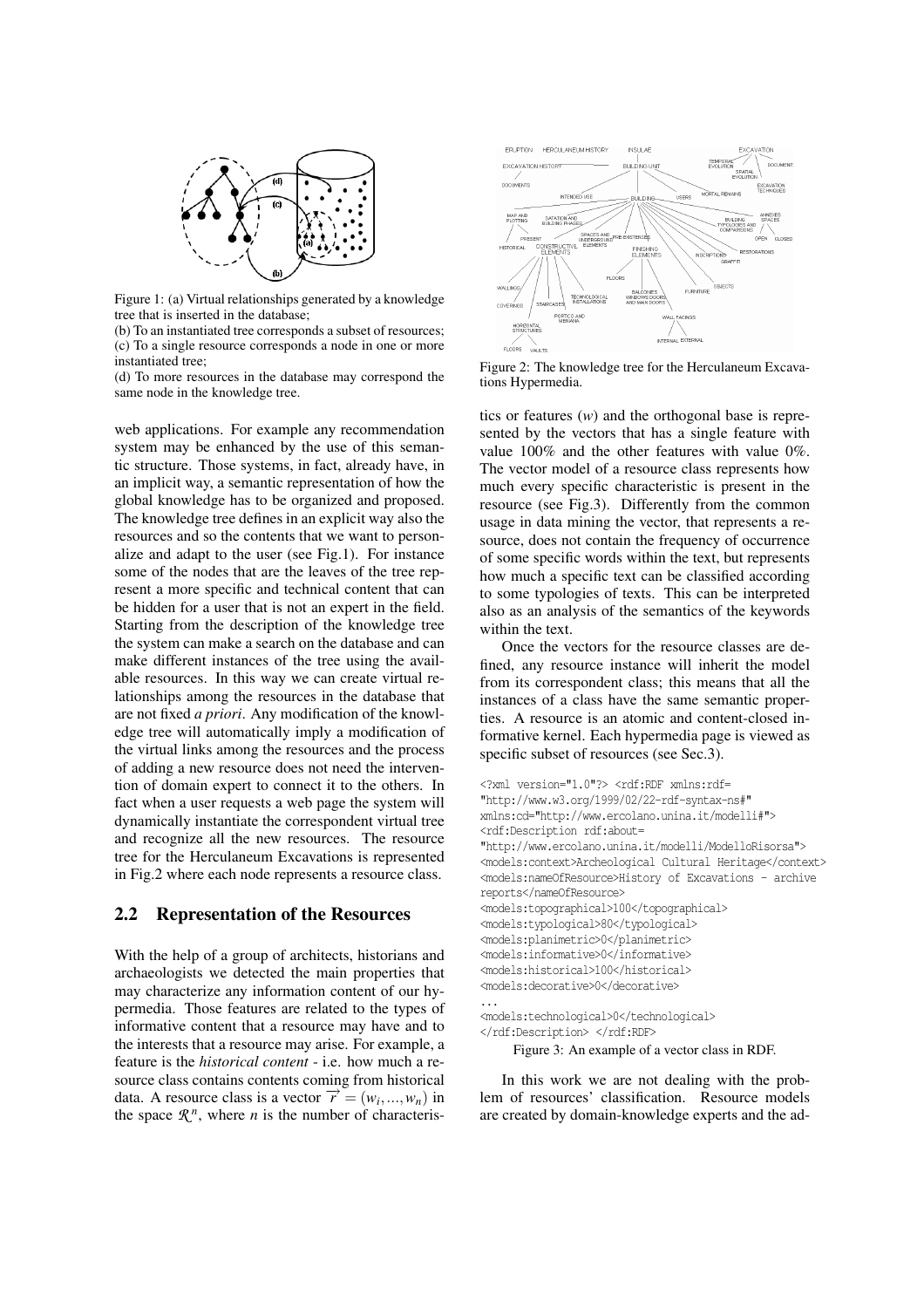dition of a node in knowledge tree implies the necessity of defining a new resource model. Resource models are static through the user interaction but can be easily changed by administrator that only has to update the resource model. The system automatically reloads each redefinition when new user session starts. Also the creation of new hypermedia pages, as containers of resources, is obtained dynamically by the system just using the relationships described in the knowledge-tree.

#### 2.3 User Model

In many classic adaptive hypermedia systems the classification of the user is made through the use of stereotypes (Kobsa, 1993), or by clustering a user with a group of people that has shown the same behavior during past interactions. In the first case, stereotypes must be incorporated in the system in the designing phase and, during the execution, the system will have to recognize the correct stereotype (Rich, 1999). In the second case the algorithms for clustering and the adaptivity process  $-$  i.e. the recommendation process – are exploit just recording the already visited web pages or the rankings made by previous users and they need a large amount of data in order to be effective.

Taking the advantage of the semantic descriptions of resources and of the knowledge tree, we decided to implement a user model that takes into account only the current behavior of the user starting from the specification of the behaviors of "ideal" users. What is different from the classical use of stereotypes is that we do not try to classify a user in a specific class but we start from the assumption that a real use may exhibit a behavior that is a combination of ideal classes. An ideal users' class is the representation of a set of users, like a prototype, whose behaviors and interests are formally defined. It is fundamental that each ideal class of users does not have any behavior that is in common with another ideal class, i.e. the vectors representing ideal classes are an orthogonal base.

A user model is a vector  $\vec{u}$  in the space of ideal user classes. When a user session start, the user model vector components are set to zero. During the user interaction, the choices made by the user lead the system to change the values of the user model. The user model vectors in WyW06 are represented as couples attribute–value and such values represent the percentage of similarity of the user model to an ideal user class (see Fig.4). This is to say that the user model  $\vec{u_i}$ of the user *i* is a linear combination of ideal user's models  $(\overrightarrow{u_i})$ , such as  $\overrightarrow{u_i} = \alpha \overrightarrow{u_1}, \beta \overrightarrow{u_2}, ..., \gamma \overrightarrow{u_m}$ , where Greek letters represent percentages.

The content-independency of the system, obtained for resource classes, is kept also in the management of the user model. In WyW06 this vector represents a user model in an explicit way, starting from the definition of ideal classes. The modification or the adding of a new ideal class implies an automatic adaptation of the system to the new configuration, without the need of implementing new code since it is generated by the system itself.

```
<?xml version="1.0"?> <rdf:RDF
xmlns:rdf="http://www.w3.org/1999/02/22-rdf-syntax-ns#
"xmlns:cd="http://www.ercolano.unina.it/modelli#">
<rdf:Description rdf:about=
"http://www.ercolano.unina.it/modelli/Modelloutente">
<models:context>Archeological Cultural Heritage</context>
<models:archaeologist>90</archaeologist>
<models:architect>25</architect>
<models:historian>62</historian>
...
```
<models:tourist>70</tourist> </rdf:Description> </rdf:RDF>

Figure 4: An example of a user model vector in RDF.

## 2.4 Extension and Association Rules: **Adaptivity**

Up to now, we described the user model and the resource model as two distinct concepts, without mentioning how to go from one representation to the other. The user model changes according to the choices that the user made browsing the resources, and the adaptivity process on resources depends on the current user model. In Sec.2.2 we proposed the user model as a composition of orthogonal ideal user classes. Associated with each ideal class there is the specification of the "interests" of an ideal user. This specification is made by using *association rules*. In the other way the updating of the user model is made though the application of *extension rules* – e.g. rules that specify how to modify the user model after a specific event.

Usually these rules are specified using statistical methodologies on real data. In our case an association rule is represented by the definition of a resource class  $(\overrightarrow{r_i})$  considered optimal for an ideal user  $(\overrightarrow{u_i})$ . Such class is the one that has the typological content more similar to the user interests. Moreover, the resources, selected to be representative for the ideal user models, are linearly independent, in order to respect the fundamental assumption that the ideal users represent an orthogonal base (see Sec.2.3). To verify the consistency of the user model representation, the system, whenever there is a change in the ideal users' specifications, calculates scalar products among the resources associate to the ideal users and verifies that they are orthogonal.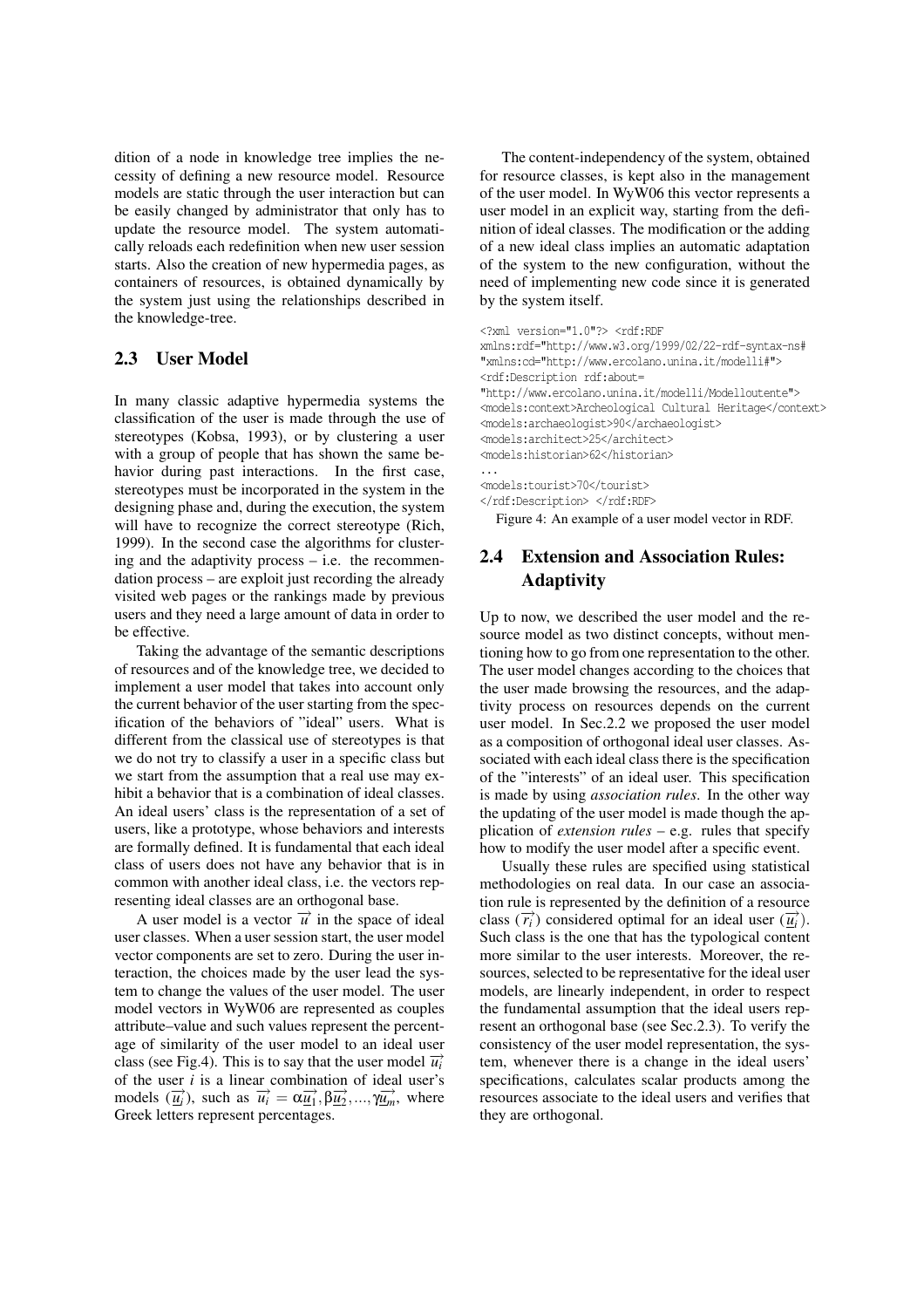When a user requires a new hypermedia page, the system takes the user model, computed during the interaction up to that moment, and calculates the ideal resource for the current user  $(\overline{r_i})$ . Then it compares a distance  $(dff)$  respect to each real resource  $(\overrightarrow{r_i})$  in the selected page and, using a threshold for the obtained distance, makes decision about which content of the resource it has to show or hide. This process is summarized in the following algorithm. Moreover we want to remark that an ideal resource may not correspond to a real resource.

 $\mathbf{Algorithm\ 1\ DIFFERENCE(\overrightarrow{u_i}, \overrightarrow{r_h})}$ . *user model* −→*u<sup>i</sup> , resource class* −→*r<sup>h</sup>*  $\triangleright \overrightarrow{r_h} = (w_{h1},...,w_{hn})$  $\triangleright \overrightarrow{u_i} = (\alpha \overrightarrow{\underline{u_1}}, \beta \overrightarrow{\underline{u_2}}, ..., \gamma \overrightarrow{\underline{u_m}})$ for  $j = 1, j = n, j + +$ 2  $r_{ij} = max(\alpha r_{1j}, \beta r_{2j}, ..., \gamma r_{mj})$  $\triangleright$   $\underline{r_i}$  *is the j component of the ideal resource*  $\overrightarrow{r}$  *for the user i.*  $\underline{r_i}$ *is the maximum value of all the j components of the resources*  $\overrightarrow{r_m}$ *associated to the ideal classes of users*  $\overrightarrow{u_n}$  *and multiplied by the same factors as in the user model* 3  $diff = 0$ 4 **for** all  $\overrightarrow{r_k}$  *secondaryNodesOf*( $\overrightarrow{r_h}$ ) . *For all the secondary children of the node* for  $j = 1, j = n, j + +$ . *For all the features of a node* 5 if  $(r_{ij} > r_{kj})$ . *The user is not satisfied* 6  $\frac{diff}{=} \frac{diff+1}{=}$ 7 *distance* =  $100 - (\frac{diff}{n} * 100)$ . *Compute the percentage of fields that are not satisfied* 8 **if**  $(distance \leq = threshold)$ <br>9 **show** $(\overrightarrow{r_k})$ 9 show $(\overrightarrow{r_k})$ 10 else 11 hide( $\overrightarrow{r_k}$ )

The metrics we use to compute the distance starts from the assumption that a feature of a real resource "satisfies" the user interests if his value is equal or greater than the value of the same feature in the ideal resource. This is to say that the real resource is appealing for the user at least for this specific feature. For example if one has an interest of 20% for the historical property, every real resource with the historical feature greater than 20% will satisfy his interest. For each real resource, within a web page, the system computes how many features do not satisfy the user interests. If this number is low the content will be shown otherwise it will be hidden. In future work we are planning an evaluation of this metrics. It is important to highlight that the system lets the user free to show the content of resources considered not interesting for him and to hide the content of resource automatically showed.

Finally, as we said, associated with each resource there is an *extension rule* that specifies how to changes the user model when the resource is activated. This rule refers to the nodes of knowledge–tree but not



Figure 5: A snapshot of the prototype of the Herculaneum Excavation web hypermedia.

to the resource instances. The adaptivity process in WyW06 is achieved just by analyzing the user's interactions with the system environment without any explicit questions about preferences.

## 3 SYSTEM AT WORK

WyW06 introduced a new and potentially powerful layer of adaptation: the structural-adaptation. This structural adaptation refers to the ability of a system to create or regenerate some of his modules, dynamically and autonomously, when some specific parameters are changed.

To translate the tree in a hypermedia with his relative hyper–linked structure, WyW06 makes a fundamental and dynamical distinction between main nodes and secondary nodes. How to make this choice is relatively important, anyway, the current choice is to evaluate the number of child of a specific node. If it is smaller than a defined threshold then this node is classified as secondary, a main node otherwise. The addition of new instances of a resource does not require neither a complex intervention of system managers – the system automatically integrates the new resource – nor the intervention of knowledge-domain expert – the semantic of any new element refers to his specific class model. The addition of a new node in the tree is not absolutely an issue for the system that regenerates parts of code of his modules and the hypertext structures without other interventions.

At the beginning of a session each main resource will appear as a web page with his main resource content and the list of resources that are children of the main. If a main resource is a child of another, it will appear as a link to another web page in the left box (see Fig.5). If a secondary resource is child of the main resource, it will appear as a expandable text<sup>2</sup>

 $2$ With the term expandable text we mean a subsection of